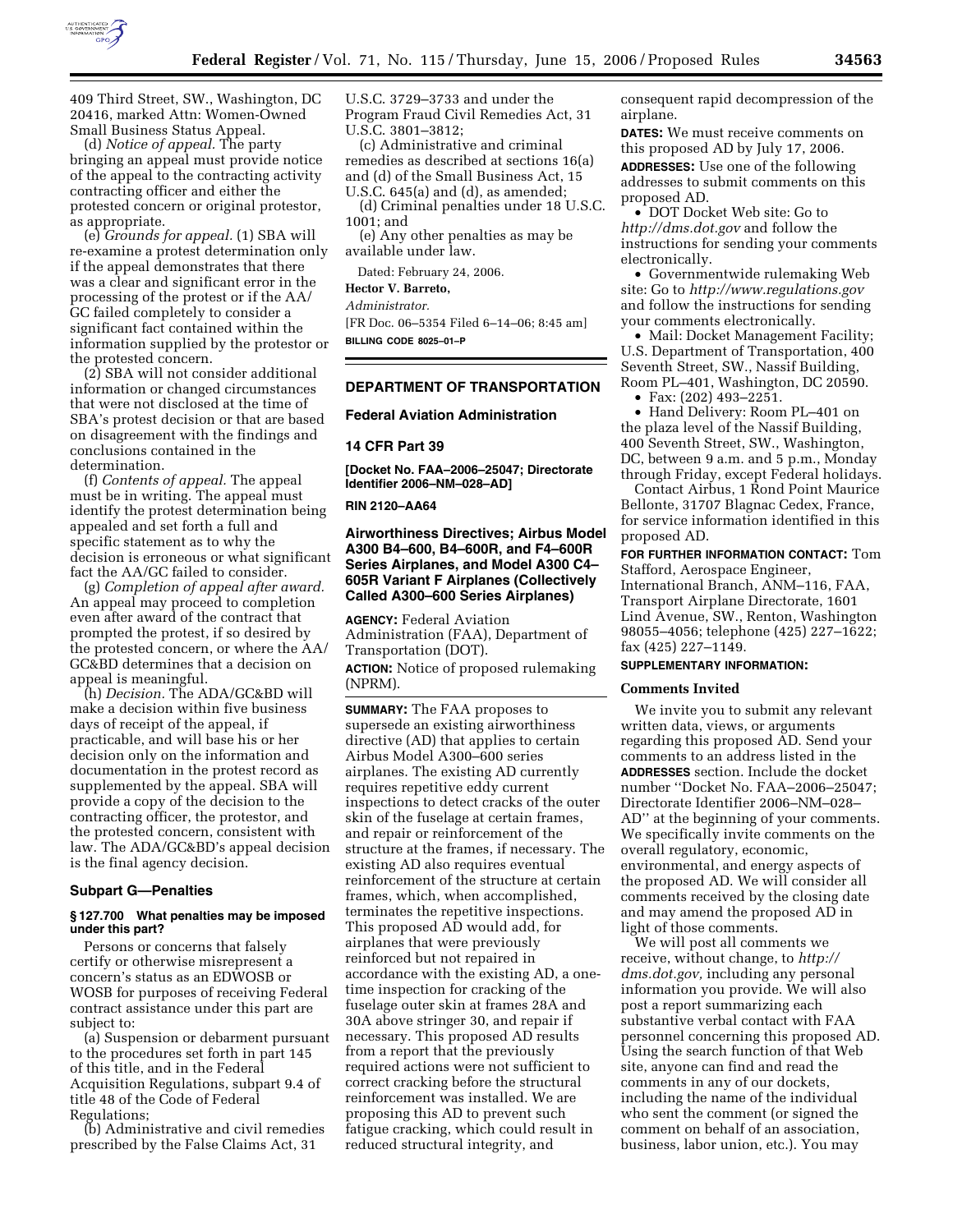review the DOT's complete Privacy Act Statement in the **Federal Register**  published on April 11, 2000 (65 FR 19477–78), or you may visit *http:// dms.dot.gov.* 

### **Examining the Docket**

You may examine the AD docket on the Internet at *http://dms.dot.gov,* or in person at the Docket Management Facility office between 9 a.m. and 5 p.m., Monday through Friday, except Federal holidays. The Docket Management Facility office (telephone (800) 647–5227) is located on the plaza level of the Nassif Building at the DOT street address stated in the **ADDRESSES** section. Comments will be available in the AD docket shortly after the Docket Management System receives them.

#### **Discussion**

On June 23, 1997, we issued AD 97– 14–02, amendment 39–10059 (62 FR 35072, June 30, 1997), for certain Airbus Model A300–600 airplanes. That AD requires repetitive eddy current inspections to detect cracks of the outer skin of the fuselage at certain frames, and repair or reinforcement of the structure at the frames, if necessary. That AD also requires eventual reinforcement of the structure at certain frames, which, when accomplished, terminates the repetitive inspections. That AD resulted from a report indicating that fatigue cracks were found in the area of certain frames. We issued that AD to prevent such fatigue cracking, which could reduce the structural integrity of the airframe and result in rapid decompression of the airplane.

## **Actions Since Existing AD Was Issued**

Since we issued AD 97–14–02, the manufacturer has reported that the previously required actions were not sufficient to correct cracking before the structural reinforcement was installed. Cracks detected in accordance with Airbus Service Bulletin A300–53–6045, dated March 21, 1995; Revision 01, dated August 25, 1997; or Revision 02, dated May 2, 1999; may not have been corrected in accordance with the temporary repair defined in the service bulletin, which was referenced in AD 97–14–02.

## **Relevant Service Information**

Airbus has issued Service Bulletin A300–53–6037, Revision 02, dated October 28, 2004. The procedures in the service bulletin are essentially the same as the procedures in Airbus Service Bulletin A300–53–6037, dated March 21, 1995, which was referenced as an appropriate source of service

information for accomplishing the reinforcement required by AD 97–14– 02.

Airbus has also issued Service Bulletin A300–53–6045, Revision 03, dated October 28, 2004. The procedures in the service bulletin are essentially the same as the procedures in Airbus Service Bulletin A300–53–6045, dated March 21, 1995, which was referenced as an appropriate source of service information for accomplishing the inspections required by AD 97–14–02. However, this service bulletin specifies that additional work is required for airplanes that were previously modified in accordance with any revision of Airbus Service Bulletin A300–53–6037. The additional work is an eddy current inspection for cracking of the fuselage outer skin at frames 28A and 30A above stringer 30. If no crack is found, the service bulletin specifies that no further action is necessary. If any crack is found, the service bulletin specifies contacting Airbus for repair instructions.

Accomplishing the actions specified in the service information is intended to adequately address the unsafe condition. The Direction Générale de l'Aviation Civile (DGAC), which is the airworthiness authority for France, mandated the service information and issued French airworthiness directive F–2005–002, dated January 5, 2005, and corrected February 16, 2005, to ensure the continued airworthiness of these airplanes in France.

## **FAA's Determination and Requirements of the Proposed AD**

These airplane models are manufactured in France and are type certificated for operation in the United States under the provisions of section 21.29 of the Federal Aviation Regulations (14 CFR 21.29) and the applicable bilateral airworthiness agreement. Pursuant to this bilateral airworthiness agreement, the DGAC has kept the FAA informed of the situation described above. We have examined the DGAC's findings, evaluated all pertinent information, and determined that AD action is necessary for airplanes of this type design that are certificated for operation in the United States.

This proposed AD would supersede AD 97–14–02 and would retain the requirements of the existing AD. This proposed AD would also require, for airplanes that were previously reinforced in accordance with any revision of Airbus Service Bulletin A300–53–6037 without having been first repaired in accordance with any revision of Airbus Service Bulletin A300–53–6045, an inspection for

cracking of the fuselage outer skin at frames 28A and 30A above stringer 30, and repair if necessary.

## **Differences Between the Proposed AD and the French Airworthiness Directive**

Although Service Bulletin A300–53– 6045, Revision 03, which is cited in the French airworthiness directive, specifies to contact the manufacturer for instructions on how to repair certain conditions, this proposed AD would require repairing those conditions using a method that we or the DGAC (or its delegated agent) approve. In light of the type of repair that would be required to address the unsafe condition, and consistent with existing bilateral airworthiness agreements, we have determined that, for this proposed AD, a repair we or the DGAC approve would be acceptable for compliance with this proposed AD.

This proposed AD would require only the actions for airplanes specified as Configuration 02 in the French airworthiness directive. AD 97–14–02 did not allow for flight with cracks, which is specified for Configuration 01 airplanes in the French airworthiness directive. Therefore, the actions described for Configuration 01 airplanes do not apply to this proposed AD.

### **Changes to Existing AD**

This proposed AD would retain all requirements of AD 97–14–02. Since AD 97–14–02 was issued, the AD format has been revised, and certain paragraphs have been rearranged. As a result, the corresponding paragraph identifiers have changed in this proposed AD, as listed in the following table:

## REVISED PARAGRAPH IDENTIFIERS

| Requirement in<br>AD 97-14-02 | Corresponding<br>requirement in<br>this proposed<br>AD |  |
|-------------------------------|--------------------------------------------------------|--|
| Paragraph (a)                 | Paragraph (f).                                         |  |
| Paragraph (b)                 | Paragraph (g).                                         |  |

We have revised this action to clarify the appropriate procedure for notifying the principal inspector before using any approved alternative method of compliance (AMOC) on any airplane to which the AMOC applies.

We have revised the applicability to identify the model designations as published in the most recent type certificate data sheet for the affected models, and to remove the reference to Airbus Modification 8684, which is the modification specified in Airbus Service Bulletin A300–53–6037, Revision 02, dated October 28, 2004.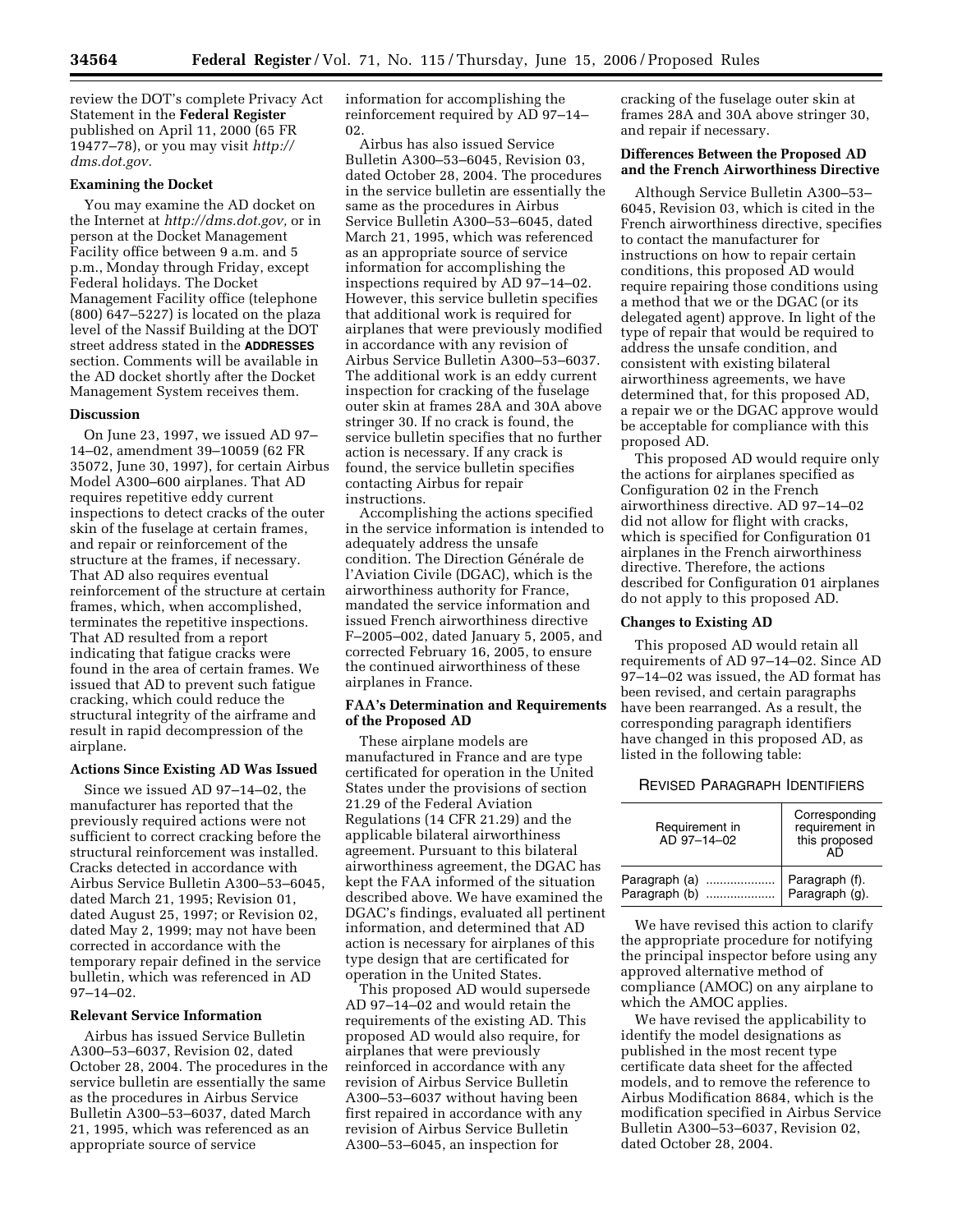## **Explanation of Change to Costs of Compliance**

After the original NPRM was issued, we reviewed the figures we have used over the past several years to calculate AD costs to operators. To account for various inflationary costs in the airline industry, we find it necessary to increase the labor rate used in these calculations from \$65 per work hour to \$80 per work hour. The cost impact information, below, reflects this increase in the specified hourly labor rate.

## ESTIMATED COSTS

## **Costs of Compliance**

This proposed AD would affect about 53 airplanes of U.S. registry. The following table provides the estimated costs for U.S. operators to comply with this proposed AD. The average labor rate is \$80 per work hour.

| Action | Work hours | Parts | Cost per airplane                     | Fleet cost                        |
|--------|------------|-------|---------------------------------------|-----------------------------------|
|        |            |       | None   \$80, per inspection<br>cycle. | \$4,240, per inspection<br>cycle. |
|        | 93         |       | $$7,200$   \$14,640<br>None   \$80    | \$775,920.<br>\$4.240.            |

### **Authority for This Rulemaking**

Title 49 of the United States Code specifies the FAA's authority to issue rules on aviation safety. Subtitle I, section 106, describes the authority of the FAA Administrator. Subtitle VII, Aviation Programs, describes in more detail the scope of the Agency's authority.

We are issuing this rulemaking under the authority described in subtitle VII, part A, subpart III, section 44701, ''General requirements.'' Under that section, Congress charges the FAA with promoting safe flight of civil aircraft in air commerce by prescribing regulations for practices, methods, and procedures the Administrator finds necessary for safety in air commerce. This regulation is within the scope of that authority because it addresses an unsafe condition that is likely to exist or develop on products identified in this rulemaking action.

### **Regulatory Findings**

We have determined that this proposed AD would not have federalism implications under Executive Order 13132. This proposed AD would not have a substantial direct effect on the States, on the relationship between the national Government and the States, or on the distribution of power and responsibilities among the various levels of government.

For the reasons discussed above, I certify that the proposed regulation:

1. Is not a ''significant regulatory action'' under Executive Order 12866; 2. Is not a ''significant rule'' under the

DOT Regulatory Policies and Procedures (44 FR 11034, February 26, 1979); and

3. Will not have a significant economic impact, positive or negative, on a substantial number of small entities under the criteria of the Regulatory Flexibility Act.

We prepared a regulatory evaluation of the estimated costs to comply with this proposed AD and placed it in the

AD docket. See the **ADDRESSES** section for a location to examine the regulatory evaluation.

## **List of Subjects in 14 CFR Part 39**

Air transportation, Aircraft, Aviation safety, Safety.

#### **The Proposed Amendment**

Accordingly, under the authority delegated to me by the Administrator, the FAA proposes to amend 14 CFR part 39 as follows:

## **PART 39—AIRWORTHINESS DIRECTIVES**

1. The authority citation for part 39 continues to read as follows:

**Authority:** 49 U.S.C. 106(g), 40113, 44701.

## **§ 39.13 [Amended]**

2. The Federal Aviation Administration (FAA) amends § 39.13 by removing amendment 39–10059 (62 FR 35072, June 30, 1997) and adding the following new airworthiness directive (AD):

**Airbus**: Docket No. FAA–2006–25047; Directorate Identifier 2006–NM–028–AD.

### **Comments Due Date**

(a) The FAA must receive comments on this AD action by July 17, 2006.

## **Affected ADs**

(b) This AD supersedes AD 97–14–02.

### **Applicability**

(c) This AD applies to Airbus Model A300 B4–601, B4–603, B4–620, B4–622, B4–605R, B4–622R, F4–605R, F4–622R, and C4–605R Variant F airplanes, certificated in any category, except those on which Airbus Modification 8683 has been done.

#### **Unsafe Condition**

(d) This AD results from a report that the previously required actions were not sufficient to correct cracking before the structural reinforcement was installed. We are issuing this AD to prevent fatigue cracking of the outer skin of the fuselage at certain frames, which could result in reduced structural integrity, and consequent rapid decompression of the airplane.

#### **Compliance**

(e) You are responsible for having the actions required by this AD performed within the compliance times specified, unless the actions have already been done.

#### **Restatement of the Requirements of AD 97– 14–02**

(f) Prior to the accumulation of 14,100 total flight cycles, or within 12 months after August 4, 1997 (the effective date of AD 97– 14–02), whichever occurs later, conduct an eddy current inspection to detect cracking of the fuselage outer skin at frames 28A and 30A above stringer 30, in accordance with the Accomplishment Instructions of Airbus Service Bulletin A300–53–6045, dated March 21, 1995, as revised by Change Notice No. O.A., dated June 1, 1995; or Airbus Service Bulletin A–300–53–6045, Revision 03, dated October 28, 2004. After the effective date of this AD, only Revision 03 may be used. After the effective date of this AD, the initial eddy current inspection and all applicable repairs required by this paragraph must be done before doing the reinforcement specified in paragraph (g) of this AD.

(1) If no cracking is found, repeat the eddy current inspection thereafter at intervals not to exceed 4,500 flight cycles.

(2) If any cracking is found that is within the limits specified in the service bulletin: Prior to further flight do the action in paragraph (f)(2)(i) or (f)(2)(ii) of this AD. After the effective date of this AD, only Airbus Service Bulletin A300–53–6045, Revision 03, dated October 28, 2004, may be used for the repair specified in paragraph (f)(2)(i) of this AD; and the reinforcement option specified in paragraph (f)(2)(ii) of this AD is not allowed in accordance with this paragraph.

(i) Repair in accordance with paragraph 2.D. of the Accomplishment Instructions of Airbus Service Bulletin A300–53–6045, dated March 21, 1995, as revised by Change Notice No. O.A., dated June 1, 1995; or paragraph 3.C. of the Accomplishment Instructions of Revision 03, dated October 28, 2004. After the repair, repeat the eddy current inspection thereafter at intervals not to exceed 4,500 flight cycles.

(ii) Reinforce the structure at frames 28 and 29, and at frames 30 and 31, between stringers 29 and 30, in accordance with the